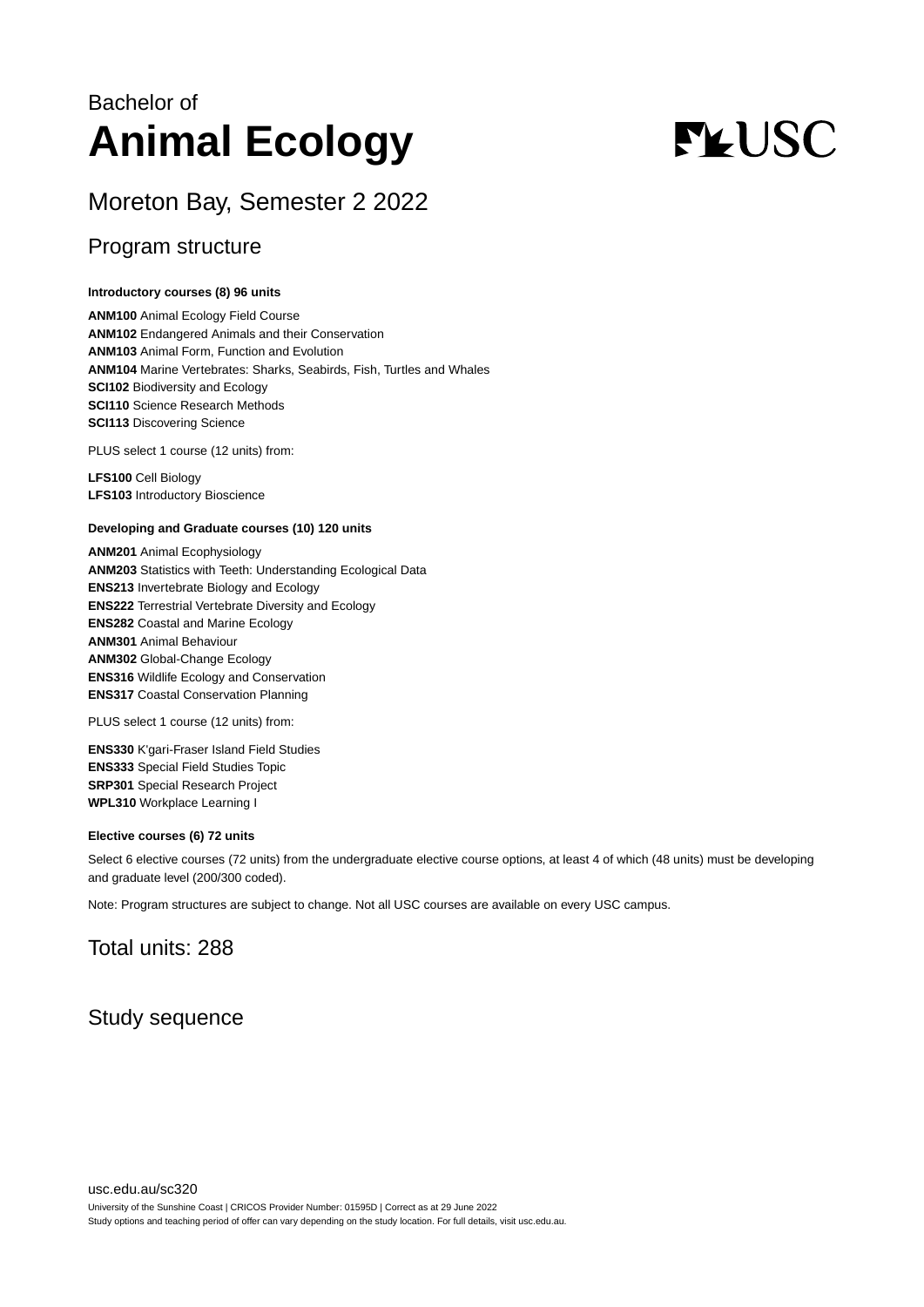#### **Year 1**

#### **Semester 2**

| <b>COURSE</b>                                                                   | SEMESTER OF OFFER<br>(MORETON BAY) | <b>UNITS</b> | <b>REQUISITES</b>                                                                                                  |
|---------------------------------------------------------------------------------|------------------------------------|--------------|--------------------------------------------------------------------------------------------------------------------|
| <b>ANM103</b> Animal Form, Function and Evolution                               | • Semester 2                       | 12           | Pre:<br>Enrolled in Program SC012,<br>ED112, UC103, SC107, SC201,<br>SB303, SC301, SC320, SB301,<br>SC319 or SA301 |
| <b>ANM104</b> Marine Vertebrates: Sharks, Seabirds,<br>Fish, Turtles and Whales | • Semester 2                       | 12           | Pre:<br>Enrolled in Program SC012,<br>SC107, SC316, SC319, SC320,<br>SB303, ED112, ED312, ED315<br>or UC103        |
| <b>SCI102 Biodiversity and Ecology</b>                                          | • Semester 2                       | 12           | Anti:<br><b>ENS102</b>                                                                                             |
| <b>SCI110</b> Science Research Methods                                          | • Semester 1, Semester 2           | 12           | Anti:<br>SCI201 or CPH261                                                                                          |

**Semester 1**

| <b>COURSE</b>                                              | <b>SEMESTER OF OFFER</b><br>(MORETON BAY) | <b>UNITS</b>    | <b>REQUISITES</b>                                                            |
|------------------------------------------------------------|-------------------------------------------|-----------------|------------------------------------------------------------------------------|
| <b>ANM100</b> Animal Ecology Field Course                  | • Semester 1                              | 12 <sup>2</sup> | Pre:<br>Enrolled in Program SC012,<br>AB101, SC107, SB303 or<br>SC320        |
| <b>ANM102</b> Endangered Animals and their<br>Conservation | • Semester 1                              | 12              | Pre:<br>Enrolled in Program SC012,<br>AB101, ED112, SC107, SB303<br>or SC320 |
| <b>LFS100 Cell Biology</b>                                 | • Semester 1                              | 12              | Anti:<br>SCI103 or LFS101 or LFS103.                                         |
| <b>SCI113 Discovering Science</b>                          | • Semester 1                              | 12              |                                                                              |

#### **Year 2**

#### **Semester 2**

| <b>COURSE</b>                                                         | SEMESTER OF OFFER<br>(MORETON BAY) | <b>UNITS</b> | <b>REQUISITES</b>                                             |
|-----------------------------------------------------------------------|------------------------------------|--------------|---------------------------------------------------------------|
| <b>ANM201</b> Animal Ecophysiology                                    | • Semester 2                       | 12           | Pre:<br><b>ANM103</b> and enrolled in<br>Program SB303, SC320 |
| <b>ANM203</b> Statistics with Teeth: Understanding<br>Ecological Data | • Semester 2                       | 12           | Pre:<br><b>SCI110 or BUS101</b>                               |
| <b>ENS222</b> Terrestrial Vertebrate Diversity and<br>Ecology         | • Semester 2                       | 12           | Pre:<br><b>SCI102</b>                                         |

#### [usc.edu.au/sc320](https://www.usc.edu.au/sc320)

University of the Sunshine Coast | CRICOS Provider Number: 01595D | Correct as at 29 June 2022 Study options and teaching period of offer can vary depending on the study location. For full details, visit usc.edu.au.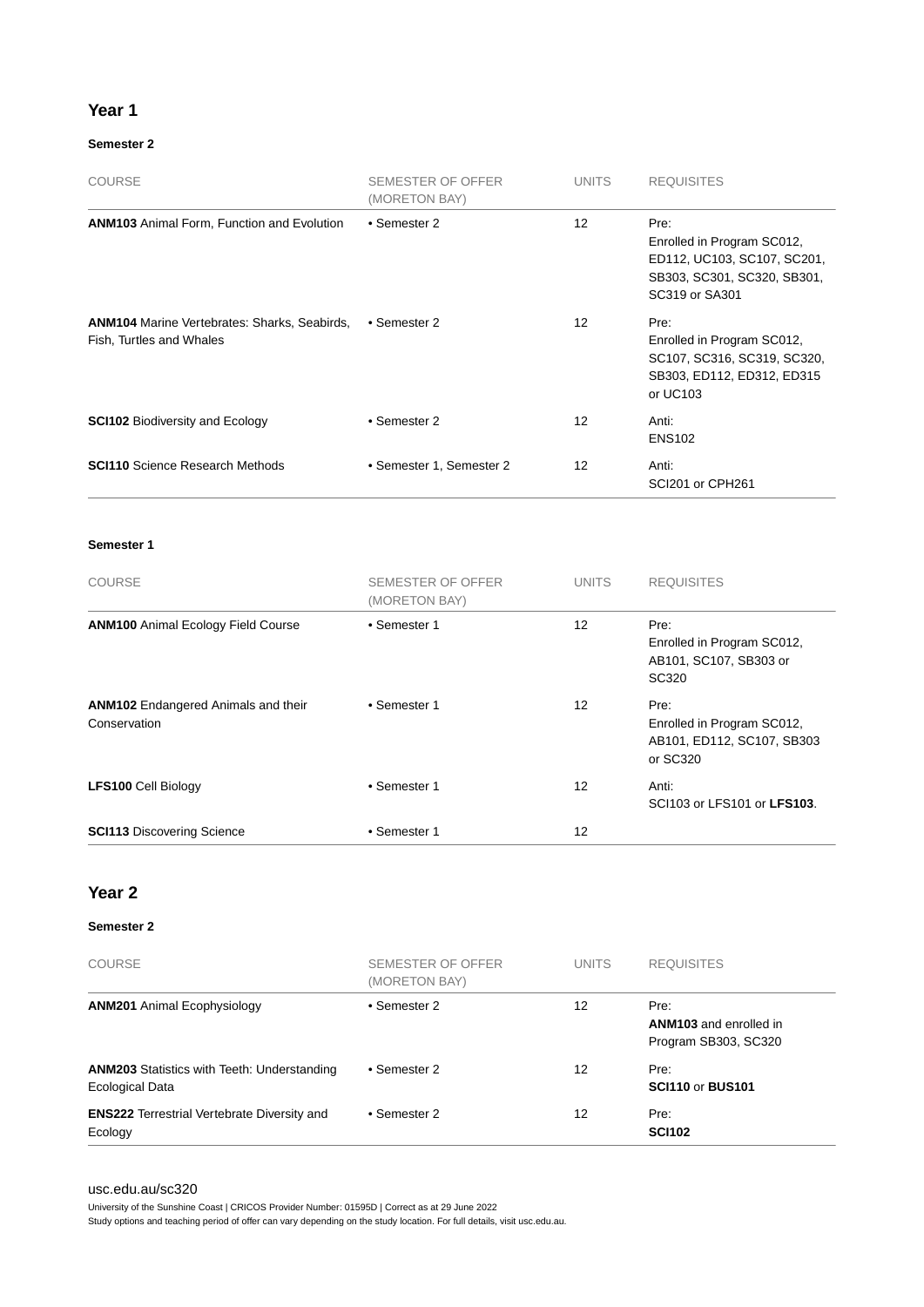#### PLUS select 1 elective course from the undergraduate elective course options.

#### **Semester 1**

| <b>COURSE</b>                                  | SEMESTER OF OFFER<br>(MORETON BAY) | <b>UNITS</b> | <b>REQUISITES</b>                  |
|------------------------------------------------|------------------------------------|--------------|------------------------------------|
| <b>ENS213</b> Invertebrate Biology and Ecology | • Semester 1                       | 12           | Pre:<br><b>SCI102</b>              |
| <b>ENS282 Coastal and Marine Ecology</b>       | • Semester 1                       | 12           | Pre:<br>SCI110 or SCI102 or ANM104 |

PLUS select 1 elective course from the undergraduate elective course options.

PLUS select 1 developing or graduate level (200/300 coded) elective course from the undergraduate elective course options.

#### **Year 3**

#### **Semester 2**

| <b>COURSE</b>                       | SEMESTER OF OFFER<br>(MORETON BAY) | <b>UNITS</b> | <b>REQUISITES</b>         |
|-------------------------------------|------------------------------------|--------------|---------------------------|
| <b>ANM301</b> Animal Behaviour      | • Semester 2                       | 12           | Pre:<br>ANM201 and ANM203 |
| <b>ANM302 Global-Change Ecology</b> | • Semester 2                       | 12           | Pre:<br>ANM201 and ANM203 |

#### PLUS select 1 course from:

| <b>COURSE</b>                                    | SEMESTER OF OFFER<br>(MORETON BAY)                           | <b>UNITS</b> | <b>REQUISITES</b>                                         |
|--------------------------------------------------|--------------------------------------------------------------|--------------|-----------------------------------------------------------|
| <b>ENS330 K'gari-Fraser Island Field Studies</b> | • Session 8                                                  | 12           | Pre:<br>Course Coordinator consent<br>required and SCI110 |
| <b>ENS333</b> Special Field Studies Topic        | • Sunshine Coast: Session 5.<br>Session 7                    | 12           | Pre:<br>Course Coordinator Consent<br>Required            |
| <b>SRP301</b> Special Research Project           | • Sunshine Coast: Session 8,<br>Semester 1, Semester 2       | 12           | Pre:<br>Course Coordinator Consent<br>Required.           |
| <b>WPL310</b> Workplace Learning I               | • Session 1, Session 5, Session 8,<br>Semester 1, Semester 2 | 12           | Pre:<br>Course Coordinator Consent<br>Required            |

PLUS select 1 developing or graduate level (200/300 coded) elective course from the undergraduate elective course options.

#### **Semester 1**

| <b>ENS316</b> Wildlife Ecology and Conservation | • Semester 1                       | 12           | Pre:              |  |
|-------------------------------------------------|------------------------------------|--------------|-------------------|--|
| <b>COURSE</b>                                   | SEMESTER OF OFFER<br>(MORETON BAY) | <b>UNITS</b> | <b>REQUISITES</b> |  |

University of the Sunshine Coast | CRICOS Provider Number: 01595D | Correct as at 29 June 2022

Study options and teaching period of offer can vary depending on the study location. For full details, visit usc.edu.au.